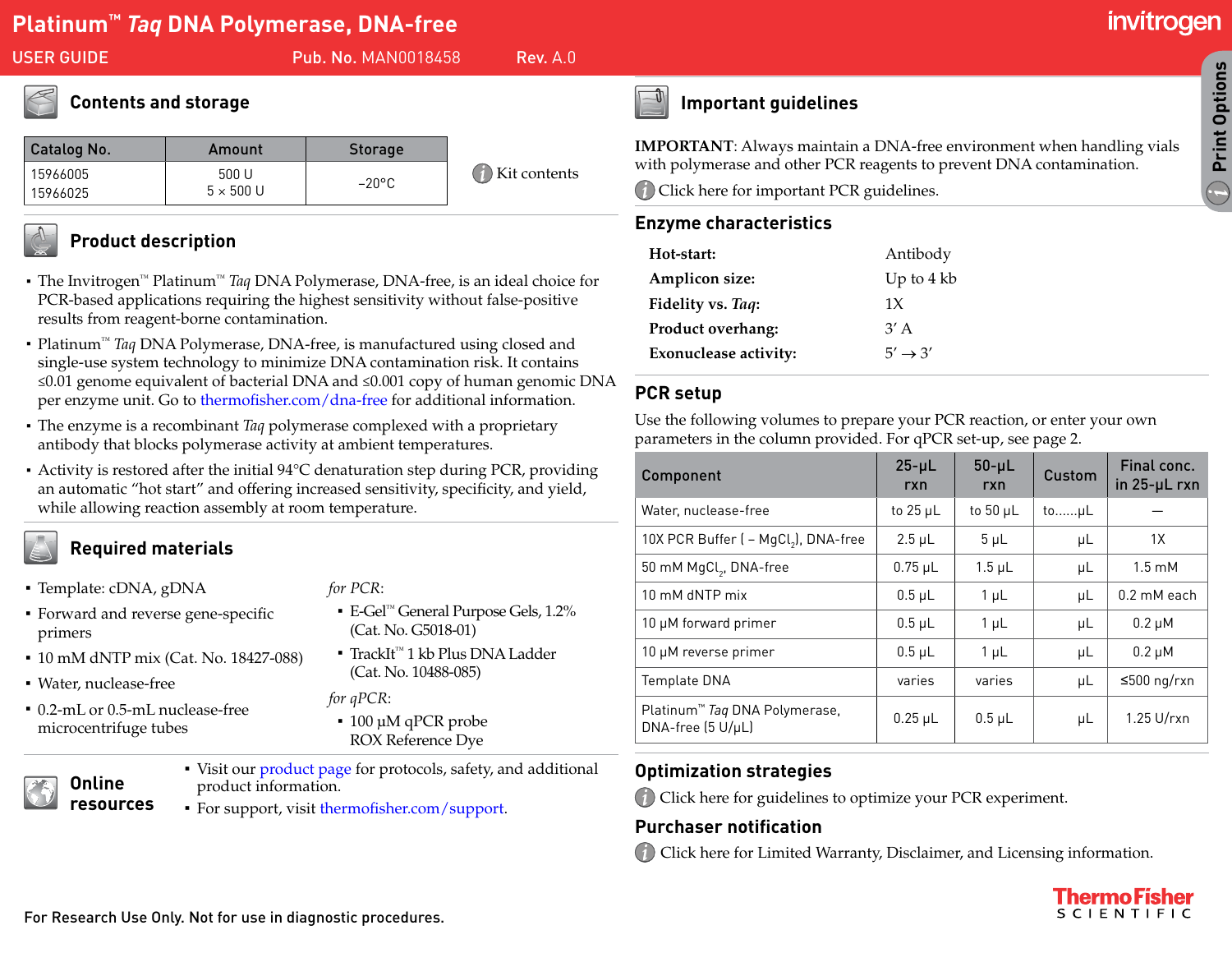The example procedure below shows appropriate volumes for a single **25-µL** reaction. For multiple reactions, prepare a master mix of components common to all reactions to minimize pipetting error, and then dispense appropriate volumes into each 0.2–0.5 mL PCR tube or well of a MicroAmp™ EnduraPlate™ Optical 96- or 384-well plate prior to adding template DNA and primers. For 384-well plates, we recommend a maximum reaction volume of 10 µL per well.

<span id="page-1-0"></span>

|                | <b>Step</b> | <b>Action</b>                          |                                                                                                                                                                                                                                                                                                                                                                                                                                                                                                                                                                                                                                                                                                      | Procedure details                                                                                                                             |                                                                                                |                                           |                                                                                                                                                                                     |
|----------------|-------------|----------------------------------------|------------------------------------------------------------------------------------------------------------------------------------------------------------------------------------------------------------------------------------------------------------------------------------------------------------------------------------------------------------------------------------------------------------------------------------------------------------------------------------------------------------------------------------------------------------------------------------------------------------------------------------------------------------------------------------------------------|-----------------------------------------------------------------------------------------------------------------------------------------------|------------------------------------------------------------------------------------------------|-------------------------------------------|-------------------------------------------------------------------------------------------------------------------------------------------------------------------------------------|
|                |             | Thaw reagents                          | a. UV irradiate your work area prior to beginning work to ensure a DNA-free environment.<br>b. Thaw, mix, and briefly centrifuge each component before use.                                                                                                                                                                                                                                                                                                                                                                                                                                                                                                                                          |                                                                                                                                               |                                                                                                |                                           |                                                                                                                                                                                     |
| $\overline{2}$ |             | <b>Prepare PCR</b><br>master mix       | a. Add the following components to each PCR tube.<br>Note: Consider the volumes for all components listed in steps 2 and 3 to determine the correct amount of water required<br>to reach your final reaction volume.<br>Component<br>Water, nuclease-free<br>10X PCR Buffer ( - MgCl <sub>2</sub> ), DNA-free<br>50 mM MgCl <sub>2</sub> , DNA-free<br>10 mM dNTP mix<br>Platinum <sup>™</sup> Taq DNA Polymerase, DNA-free (5 U/µL)<br>b. Mix and then briefly centrifuge the components.                                                                                                                                                                                                           |                                                                                                                                               | $25 - \mu$ rxn<br>to $25 \mu L$<br>$2.5 \mu L$<br>$0.75$ $\mu$ L<br>$0.5$ $\mu$ L<br>$0.25$ µL | Custom<br>μL<br>μL<br>μL<br>$\mu$ L<br>μL | Final conc.<br>1X<br>$1.5 \text{ mM}$<br>0.2 mM each<br>1.25 U/rxn                                                                                                                  |
| 3              | R           | <b>Add template DNA</b><br>and primers | a. Add your template DNA and primers to each tube for a final reaction volume of $25 \mu L$ .<br>For PCR <sup>1</sup> :<br>Component<br>10 µM forward gene-specific primer<br>10 µM reverse gene-specific primer<br>Template DNA<br>See "Optimization strategies", page 1.<br>For qPCR <sup>1</sup> :<br>Component<br>10 µM forward gene-specific primer<br>10 µM reverse gene-specific primer<br>100 µM qPCR probe<br>30 µM ROX Reference Dye<br>Template DNA<br>See "Optimization strategies", page 1.<br><sup>2</sup> The recommended final ROX concentration depends on the instrument (see "Important guidelines", page 1).<br>b. Cap each tube, mix, and then briefly centrifuge the contents. | $25 - µ L rxn$<br>$0.5$ $\mu$ L<br>$0.5$ $\mu$ L<br>varies<br>$25 - µL$ rxn<br>$0.75$ µL<br>$0.75$ µL<br>$0.05$ µL<br>$0.025 \mu L$<br>varies | <b>Custom</b><br>$\mu$ L<br>μL<br>μL<br><b>Custom</b><br>μL<br>μL<br>$\mu$ L<br>μL<br>μL       |                                           | Final conc.<br>$0.2 \mu M$<br>$0.2 \mu M$<br>≤500 ng/rxn (human gDNA)<br>Final conc.<br>$0.3 \mu M$<br>$0.3 \mu M$<br>$0.2 \mu M$<br>30 nM <sup>2</sup><br>≤500 ng/rxn (human gDNA) |